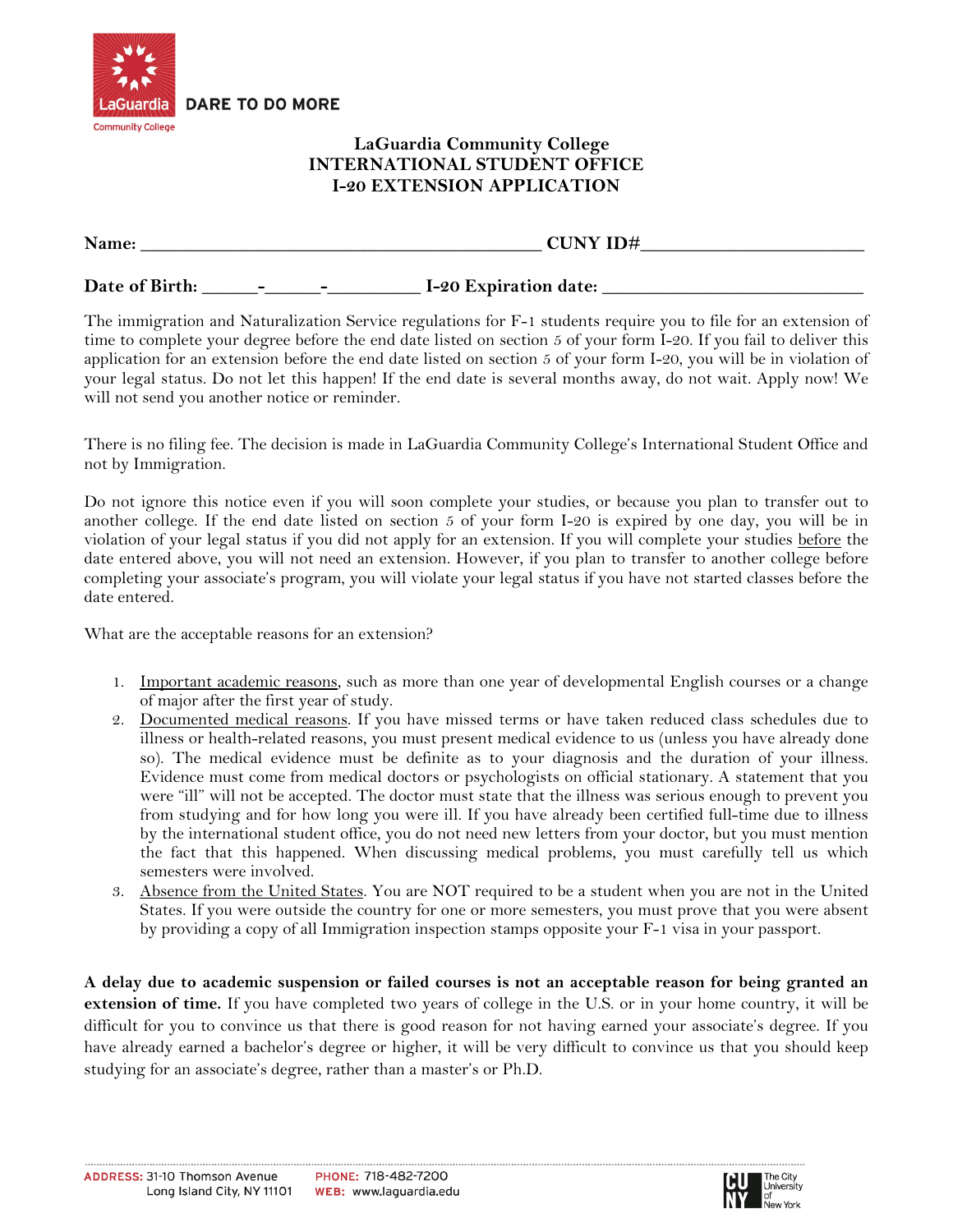

Some students may be upset at the idea of giving LaGuardia new financial documentation just before graduation. Keep in mind that you can probably use the same supporting documents later to get a Form I-20 from your new school when you transfer. The new school will probably require a new affidavit from your sponsor, but your other documents – proof of income, bank statement, etc. – will still be recent and the LaGuardia International Student Office will be glad to give them to you for your new school.

REMEMBER – Though the decision on granting an extension is made by your international student advisers, they must obey strict Immigration regulations in making their decision. Make careful and thoughtful explanations of why you deserve more time to complete your program.

## **INSTRUCTIONS AND NEEDED DOCUMENTS:**

- 1. In the next page, explain **why** you have not yet completed your 2 year study at LaGuardia Community College and tell us **when** you expect to complete your studies. Sign your name at the bottom of your statement.
- 2. Take the MEMORANDUM page to **B-102** for a counselor's signature.
- 3. Since a new form I-20 must be issued, you must **submit new financial documentation**. You must prove availability of funds FOR ONLY ONE YEAR, not two years, the maximum time to extend I-20 is two semesters. The documents submitted can NOT be pictures (photographs format). Your sponsor can SCAN the documents and send them to you by email.

## 4. **Provide an Official Bank Statement:**

 Yours or your sponsor's Bank Statement must show equal or more than the amount of: \$34,316 USD for 1 year I-20 (two semesters). \$17,775 USD for 1 year I-20. *If room & board is provided in the U.S.\** \$17,158 USD for 6 month I-20. *If only one more semester is needed.*

## 5. P**rovide your Sponsor's Income Statement:**

#### *Acceptable documents:*

 A letter from your sponsor's employer verifying gross annual salary or the most recent income tax return *(form 1040)*. *If your sponsor is the owner or self-employed, an accountant, public official, public notary, etc… must provide and verify the income letter.* 

## *6. \****Provide copy of your Sponsor's Lease or Deed,** *If you are provided with Room and Board.*

## 7. **Fill out the I-20 application form:**

Page 1: Fill out all the spaces.

Page 2: Fill out **sections**  $1 - 7$ .

**Section 1 & 2**– Provide your sponsor's information. And provide your sponsor's signature.

**Sections 3, 4, and 5 - Must be notarized only if a sponsor will provide you with** room & board in the United States. **(**You must live in the United States with that sponsor and provide a copy of their lease or deed.)

**Section 6 –** Bring a copy of your most recent I-94 (If you have traveled outside of the US in the last 6 months). <https://i94.cbp.dhs.gov/I94/#/home>

**Section 7**– Print your name, your signature and date.

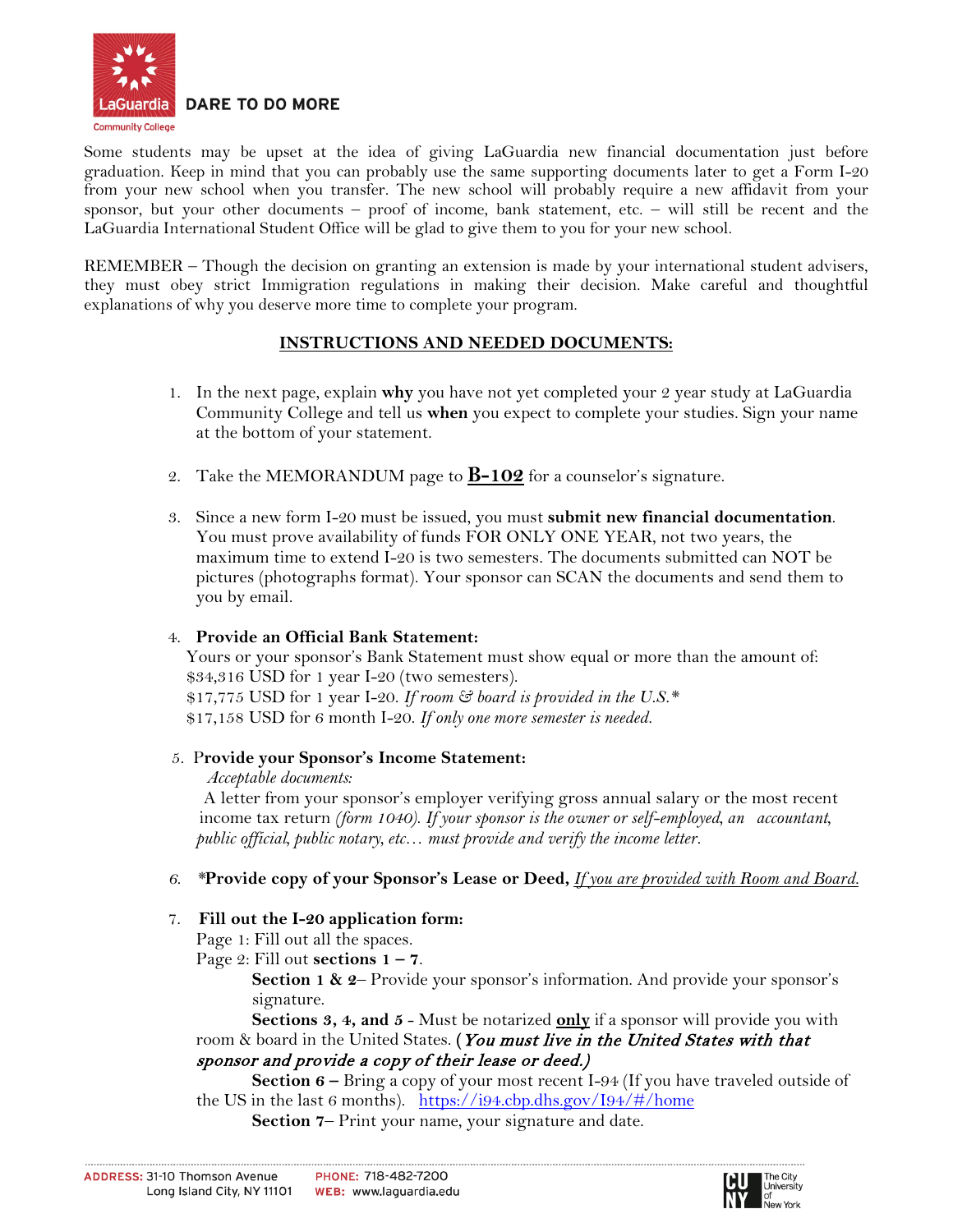

| Name: Name and the set of the set of the set of the set of the set of the set of the set of the set of the set of the set of the set of the set of the set of the set of the set of the set of the set of the set of the set o |  |  |  |  |  |
|--------------------------------------------------------------------------------------------------------------------------------------------------------------------------------------------------------------------------------|--|--|--|--|--|
|                                                                                                                                                                                                                                |  |  |  |  |  |
|                                                                                                                                                                                                                                |  |  |  |  |  |
| Please explain below why you have not completed your degree.                                                                                                                                                                   |  |  |  |  |  |
|                                                                                                                                                                                                                                |  |  |  |  |  |
|                                                                                                                                                                                                                                |  |  |  |  |  |
|                                                                                                                                                                                                                                |  |  |  |  |  |
|                                                                                                                                                                                                                                |  |  |  |  |  |
|                                                                                                                                                                                                                                |  |  |  |  |  |
|                                                                                                                                                                                                                                |  |  |  |  |  |
|                                                                                                                                                                                                                                |  |  |  |  |  |
|                                                                                                                                                                                                                                |  |  |  |  |  |
|                                                                                                                                                                                                                                |  |  |  |  |  |
|                                                                                                                                                                                                                                |  |  |  |  |  |
|                                                                                                                                                                                                                                |  |  |  |  |  |
|                                                                                                                                                                                                                                |  |  |  |  |  |
|                                                                                                                                                                                                                                |  |  |  |  |  |
|                                                                                                                                                                                                                                |  |  |  |  |  |
|                                                                                                                                                                                                                                |  |  |  |  |  |
|                                                                                                                                                                                                                                |  |  |  |  |  |
| (This statement must be submitted with new financial documentation and I-20 application.)                                                                                                                                      |  |  |  |  |  |